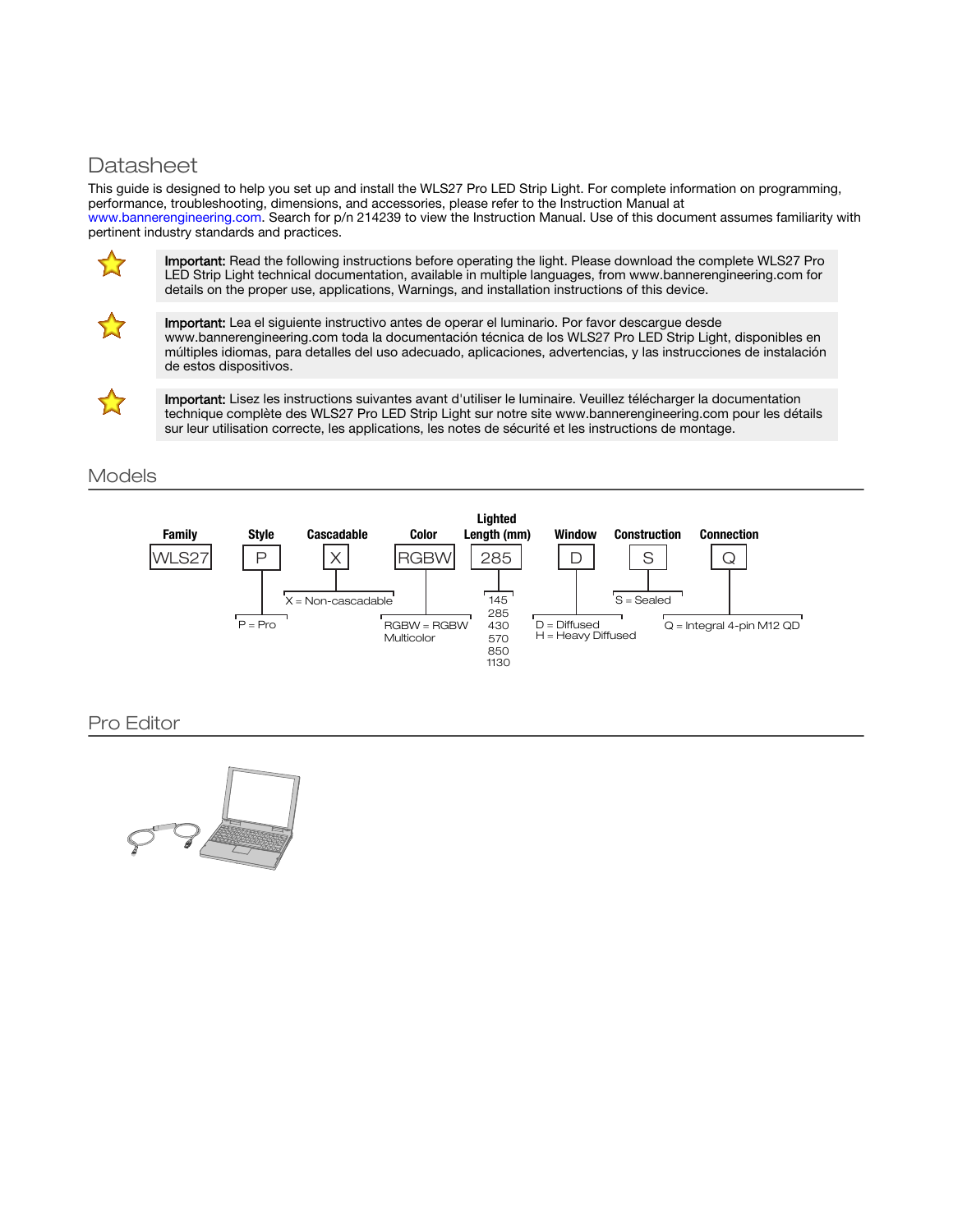# 7 Color Binary Control (Binary input state controls color, default configuration)

| , out bindly control printing input casto control color, actually controlled another |                           |                           |                                               |  |  |  |
|--------------------------------------------------------------------------------------|---------------------------|---------------------------|-----------------------------------------------|--|--|--|
| Input 1: Pin 1 Brown Wire                                                            | Input 2: Pin 4 Black Wire | Input 3: Pin 2 White Wire | <b>LED Color</b>                              |  |  |  |
|                                                                                      |                           |                           | Light OFF                                     |  |  |  |
| 18 V DC to 30 V DC                                                                   |                           |                           | Daylight White                                |  |  |  |
|                                                                                      | 18 V DC to 30 V DC        |                           | Green                                         |  |  |  |
|                                                                                      |                           | 18 V DC to 30 V DC        | Red                                           |  |  |  |
| 18 V DC to 30 V DC                                                                   | 18 V DC to 30 V DC        |                           | Yellow                                        |  |  |  |
| 18 V DC to 30 V DC                                                                   |                           | 18 V DC to 30 V DC        | Blue Bounce with Daylight White<br>Background |  |  |  |
|                                                                                      | 18 V DC to 30 V DC        | 18 V DC to 30 V DC        | Daylight White with Red Ends Flash            |  |  |  |
| 18 V DC to 30 V DC                                                                   | 18 V DC to 30 V DC        | 18 V DC to 30 V DC        | Warm White                                    |  |  |  |

# Specifications

#### Supply Voltage

18 V DC to 30 V DC Use only with suitable Class 2 power supply (UL) or a SELV power supply (CE)

| Light Length | <b>Typical Current</b> | Maximum<br>Current |         |       |
|--------------|------------------------|--------------------|---------|-------|
|              | <b>18 V DC</b>         | <b>24 V DC</b>     | 30 V DC | А     |
| 145 mm       | 0.240                  | 0.180              | 0.150   | 0.275 |
| 285 mm       | 0.480                  | 0.360              | 0.300   | 0.550 |
| 430 mm       | 0.720                  | 0.540              | 0.450   | 0.825 |
| 570 mm       | 0.960                  | 0.720              | 0.600   | 1.100 |
| 850 mm       | 1.440                  | 1.080              | 0.900   | 1.650 |
| 1130 mm      | 1.920                  | 1.440              | 1.200   | 2.200 |

#### Supply Protection Circuitry

Protected against reverse polarity and transient voltages

 $\blacksquare$  $\rightarrow$ 

**Note:** Do not spray cable with high-pressure<br>sprayer, or cable damage will result.

#### Mounting

Bracket LMBWLS27EC included (2 for lights up to 570 mm or 3 for lights 850 mm and longer)

## Construction

Clear anodized aluminum inner housing and FDA-grade copolyester outer housing

### Connections

Integral 4-pin M12/Euro-style male quick disconnect

## Environmental Rating

Rated IEC IP66, IEC IP67, and IP69K per DIN 40050-9

## Vibration and Mechanical Shock

Vibration: 10 Hz to 55 Hz, 1.0 mm peak-to-peak amplitude per IEC 60068-2-6 Shock: 15G 11 ms duration, half sine wave per IEC 60068-2-27

## Operating Temperature

–40 °C to +50 °C (–40 °F to +122 °F)<br>**Storage Temperature:** –40 °C to +70 °C (–40 °F to +158 °F)

## **Certifications**





## Dimensions

#### Quick Disconnect Models



| <b>Models</b> | L1                | L <sub>2</sub>    | L3                  |
|---------------|-------------------|-------------------|---------------------|
| WLS27145      | 145 mm (5.7 in)   | 189 mm (7.4 in)   | 208.5 mm (8.2 in)   |
| WLS27.285     | 286 mm (11.3 in)  | 330 mm (13 in)    | 349.5 mm (13.8 in)  |
| WLS27.430     | 427 mm (16.8 in)  | 471 mm (18.5 in)  | 490.5 mm (13.3 in)  |
| WLS27570      | 569 mm (22.4 in)  | 612 mm (24.1 in)  | 631.5 mm (24.9 in)  |
| WLS27.850     | 849 mm (33.4 in)  | 893 mm (35.2 in)  | 912.5 mm (35.9 in)  |
| WLS271130     | 1120 mm (44.1 in) | 1164 mm (45.8 in) | 1183.5 mm (46.4 in) |